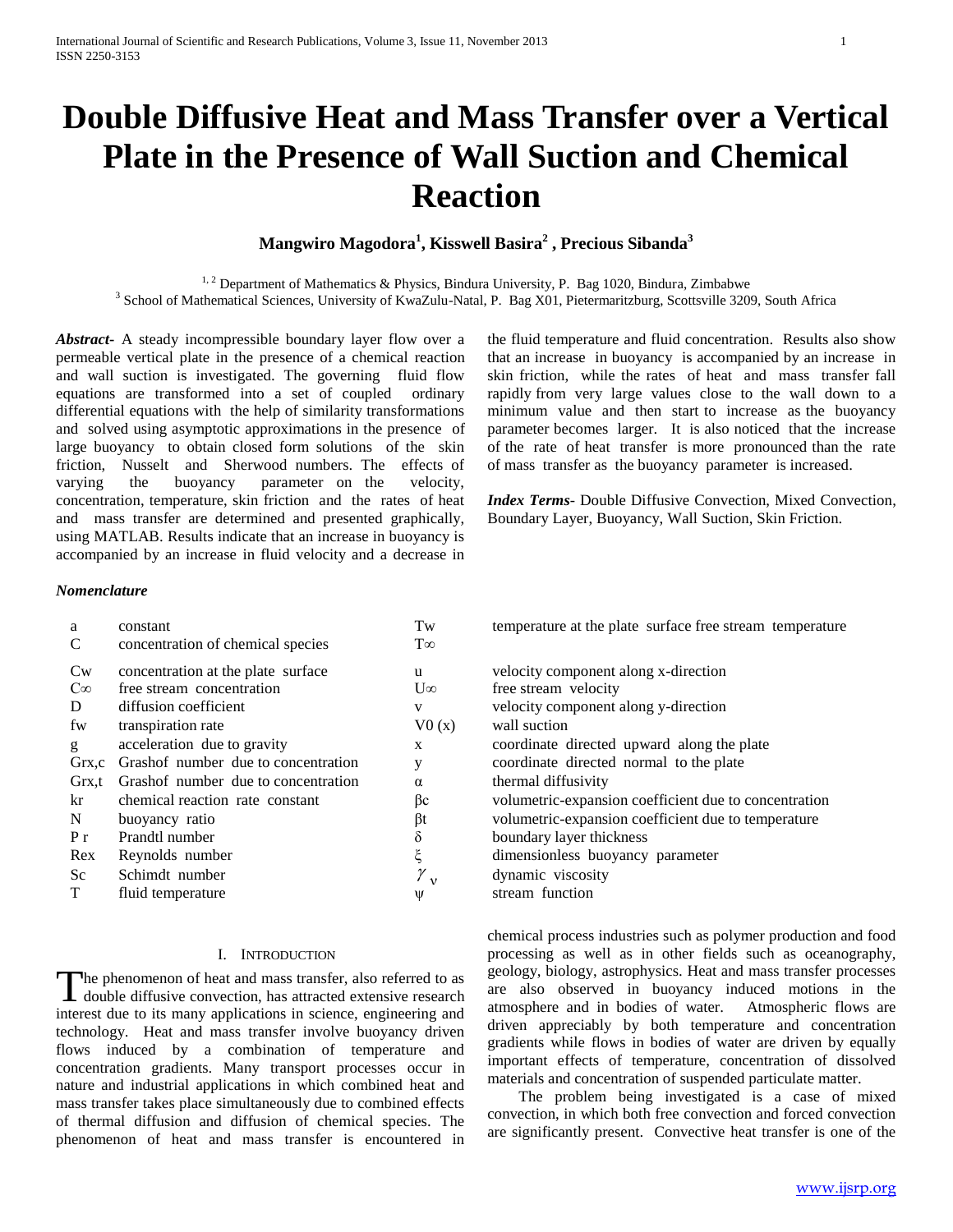major modes of heat and mass transfer in fluids. Mixed convection flow finds application in several industrial and technological processes such as cooling of nuclear reactors, thermal pollution, dispersion of pollutants, cooling of electronic devices by electric fans and the use of heat exchange devices.

 Several researchers have carried out studies on mixed convection boundary layer flow. Alam, Rahman and Samad [1] carried a numerical investigation of mixed convection boundary layer flow over a vertical plate in a porous medium with heat generation and thermal diffusion. Chamkha [6] carried out a study of the mixed convective flow of a Non-Newtonian power law fluid over a permeable wedge embedded in a porous media with variable wall temperature and concentration. They conducted a parametric study to illustrate the influence of the various physical parameters on temperature and concentration profiles as well as the local Nusselt and Sherwood numbers.

 The effect of a chemical reaction on a moving vertical surface was investigated by Muthucurumaraswamy [20] while Muthucumaraswamy, Chandrakala and Raj [21] looked at effects of radiation on convective flow over a moving isothermal vertical plate in the presence of a chemical reaction.

 Considerable research has been carried out to investigate the transfer of heat and mass in the last three decades. Makakula, Sibanda, Motsa and Shateyi [13] looked at new numerical techniques for the magnetohydrodynamic flow past a shrinking sheet with heat and mass transferin the presence of a chemical reaction.

 The phenomenon of combined heat and mass transfer was also studied by Hossain & Rees [11] when they considered natural convection flow over a vertical wavy surface. They used the implicit finite difference method with the Keller box approach to solve the transformed boundary layer equations. Other researches tackling mixed convection include those of

$$
\frac{\partial u}{\partial x} + \frac{\partial u}{\partial y} = 0
$$
\n
$$
u \frac{\partial u}{\partial x} + v \frac{\partial u}{\partial y} = \gamma \frac{\partial^2 u}{\partial y^2} + g\beta_t (T - T_\infty) + g\beta_c (C - C_\infty)
$$
\n
$$
u \frac{\partial T}{\partial x} + v \frac{\partial T}{\partial y} = \alpha \frac{\partial^2 u}{\partial y^2}
$$
\n(2)\n
$$
u \frac{\partial u}{\partial x} + v \frac{\partial u}{\partial y} = D \frac{\partial^2 u}{\partial x^2} - k_r (C - C_\infty)
$$

$$
u \frac{\partial}{\partial x} + v \frac{\partial}{\partial y} - v \frac{\partial}{\partial y^2} - \kappa_r (c - c_\infty)
$$

The boundary conditions for the system are:

$$
u(x,0) = 0, v(x,0) = -V(x,0), T(x,0) = T_w, T(x,\infty) = T_{\infty}
$$
\n(5)

$$
C(x,0) = C_w, \ C(x,\infty) = C_{\infty} \ U(x,0) = U_{\infty} = ax \tag{6}
$$

 The governing equations (1) to (4) are transformed into dimensionless form by making use of the following similarity transformations:

(4)

Bachok, Ishak and Pop [3], as well as that of Bachok and Ishak [4] and Gorla, Chamkha and Rashad [9].

 Another notable contribution, which tackles similar problems, was made by Guria & Jana [10] when they studied the hydrodynamic effect on three-dimensional flow past a vertical porous plate. Approximate solutions were obtained by using perturbation techniques. They found out that fluid velocity increased with increase in Brandt number. They also observed that fluid velocity also increased with increase in suction parameter. They also found out that decreases with increase in either suction parameter or Prandtl number or frequency parameter.

More recent studies have seen contributions from eminent researchers who have also published widely in the area of boundary flow past a vertical plate. These researches include the work of Makinde and Sibanda [14], in which they investigated the effect of chemical reaction on the boundary layer flow past a vertical stretching surface in the presence of internal heat generation.

## II. PROBLEM FORMULATION

 The equations governing the heat and mass transfer over a vertical plate in the presence of wall suction and diffusion of chemical species emanate from the basic principles of mass conservation, momentum conservation, energy conservation and mass diffusion. We employ the Boussinesq and boundary layer approximations to obtain the following partial differential equations which, when taken together model the heat and mass transfer of the system under investigation: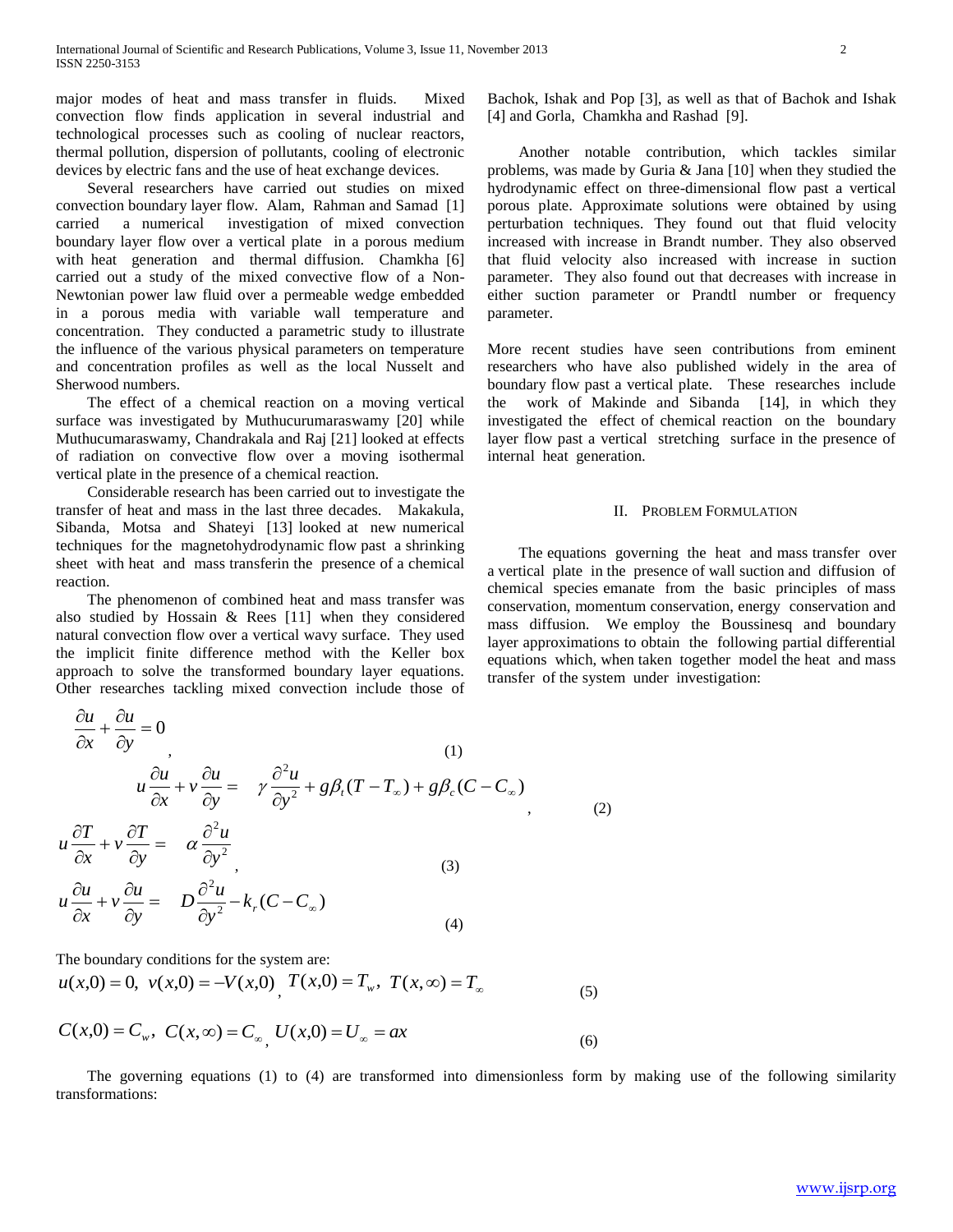International Journal of Scientific and Research Publications, Volume 3, Issue 11, November 2013 3 ISSN 2250-3153

$$
\eta = \sqrt{\frac{a}{2\gamma}} y \quad \xi(x, y) = xf(\eta) \sqrt{2a\gamma} \quad \theta(x, y) = \frac{T - T_{\infty}}{T_{w} - T_{\infty}} \quad \phi(x, y) = \frac{C - C_{\infty}}{C_{w} - C_{\infty}} \quad \xi = \frac{Gr_{x,t}}{Re_{x}^{2}}
$$
\n
$$
Gr_{x,t} = \frac{g\beta_{t}x^{3}(T_{w} - T_{\infty})}{\gamma^{2}} \quad \text{Pr} = \frac{\gamma}{\alpha} Gr_{x,c} = \frac{g\beta_{c}x^{3}(C_{w} - C_{\infty})}{\gamma^{2}} \quad \text{Sc} = \frac{\gamma}{D} \quad N = \frac{Gr_{x,t}}{Gr_{x,c}}
$$
\n(8)

 The model equations (1) to (4) reduce to the following set of three non-dimensional nonlinear ordinary differential equations

*x*

.

(9) to (11) and their associated boundary conditions (12) to (13) as given below:

$$
f'''+2ff''-2(f')^{2}+2\eta(\theta+N\phi)=0
$$
\n
$$
\phi''+2fSc\phi'-2\lambda Sc\phi=0
$$
\n(10)\n
$$
\theta''+2f\Pr\theta'=0
$$
\n(11)\n
$$
f(\xi,0)=f_{w}\xi=\xi f'(\xi,0)=0 f'(\xi,\infty)=1
$$
\n(12)\n
$$
\theta(\xi,0)=\phi(\xi,0)=1
$$
\n(13)

where ξ  $w = U$  $f_w = \frac{V_0 x}{\sqrt{2}}$ Re 2 0 ∞  $=$ 

The physical quantities of interest in the study are the skin friction coefficient  $C_f$ , the Nusselt number  $Nu_x$  and the Sherwood number  $Sh_x$  which are respectively defined as:

$$
C_f = \frac{\tau_w}{(\frac{1}{2})\rho U_w^2} Nu_x = \frac{q_w x}{k_t (T_w - T_w)} \cdot Sh_x = \frac{J_w x}{D(C_w - C_w)} \tag{14}
$$

where  $\rho$  is the fluid density,  $k_t$  is the fluid thermal conductivity and  $\tau_w$ ,  $q_w$  and  $J_w$  are defined as

$$
\tau_{w} = \mu \frac{\partial u}{\partial y}\Big|_{y=0} \int_{y=0}^{y=0} q_{w} = -k_{t} \frac{\partial T}{\partial y}\Big|_{y=0} J_{w} = -D \frac{\partial C}{\partial y}\Big|_{y=0}.
$$
 (15)



**Figure 1: The coordinate system and flow configuration**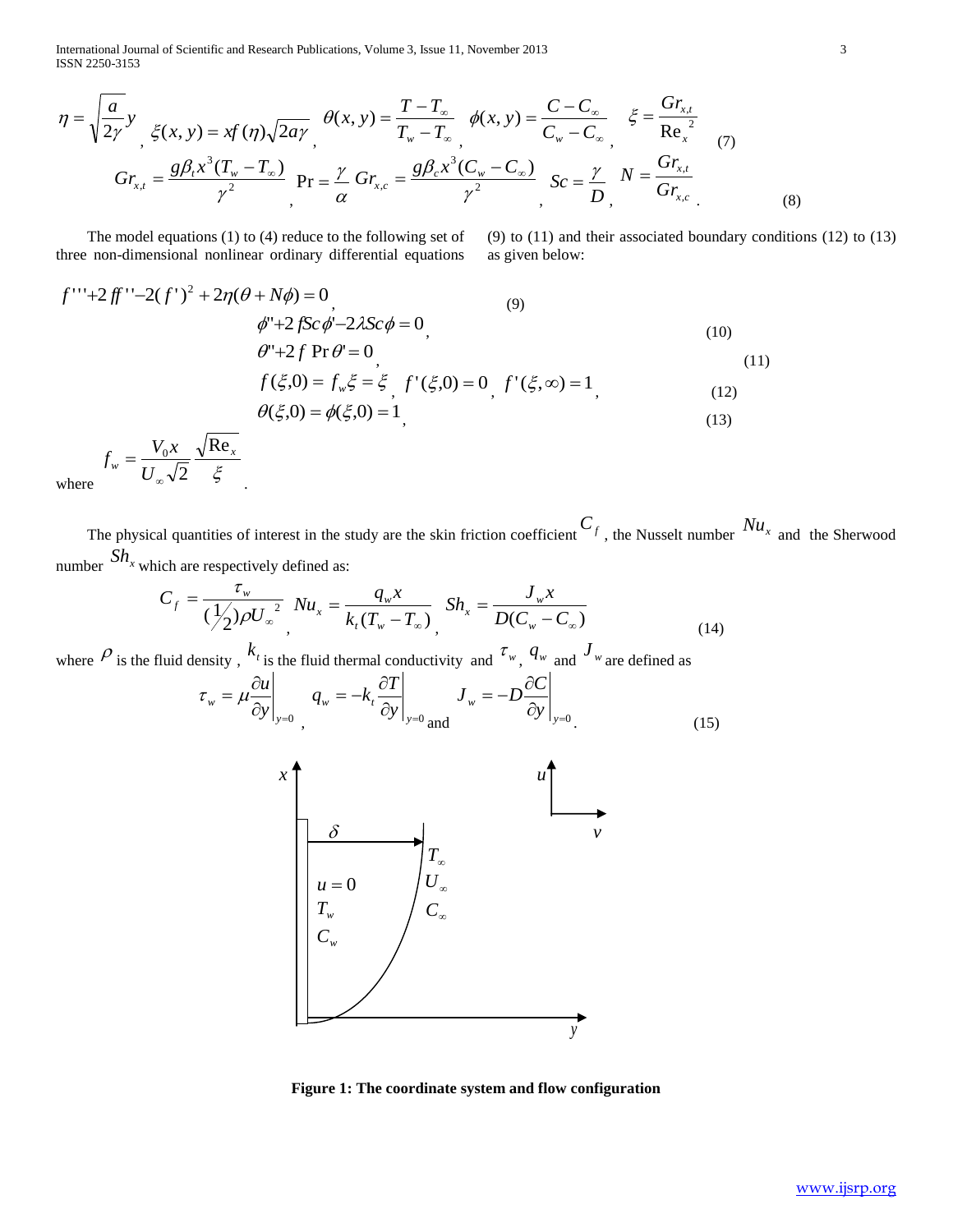## III. PROBLEM SOLUTION

Asymptotic expansions in the limit where the buoyancy parameter  $\zeta$  tends to infinity were used to find solutions of the governing equations (9) to (11). Analysis the orders of magnitude of the continuity and momentum equations and letting  $u \sim O(\frac{U_{\infty}}{V})$  $\frac{1}{1}$ 

and 
$$
y \sim O(\delta)
$$
 yields  $f \sim \eta$ .

The boundary conditions (18) show that  $f \sim O(\xi)$  which in turn implies that  $\eta \sim \xi^{-1}$ . Assuming that both  $\theta$  and  $\phi$  remain O (1) as  $\zeta$  becomes large, we define a function  $Y \sim O(1)$  and let

$$
\eta_{\alpha} \xi^{-1} Y_{\alpha} f(\eta, \xi) = \xi F(Y)_{\alpha} \theta(\eta, \xi) = G(Y), \ \phi(\eta, \xi) = H(Y) \tag{16}
$$

where 
$$
F(Y) = 1 + \xi^{-2} F_1(Y) + \xi^{-3} F_2(Y) + ...
$$
 (17)

$$
G(Y) = G_1(Y) + \xi^{-2}G_2(Y) + \xi^{-3}G_3(Y) + ...
$$
  
\n
$$
H(Y) = H_1(Y) + \xi^{-2}H_2(Y) + \xi^{-3}H_3(Y) + ...
$$
\n(18)

Now 
$$
f'(\eta, \xi) = \frac{df}{d\eta} = \xi^2 F'(Y),
$$
  $f''(\eta, \xi) = \xi^3 F''(Y),$   $f'''(\eta, \xi) = \xi^4 F'''(Y)$  (20)

Substituting for  $F(Y)$ ,  $F'(Y)$ ,  $F''(Y)$  and  $F'''(Y)$  in the equation  $f(\eta, \xi) = \xi F(Y)$  and equations (20) results in the equations:

$$
f(\eta, \xi) = \xi + \xi^{-1} F_1(Y) + \xi^{-2} F_2(Y) + \dots
$$
\n(21)

$$
f'(\eta, \xi) = F_1'(Y) + \xi^{-1} F_2'(Y) + \dots
$$
\n(22)

$$
f''(\eta, \xi) = F_1''(Y) + F_2''(Y) + \dots
$$
\n(23)

$$
f'''(\eta, \xi) = \xi^4 F_1'''(Y) + \xi F_2'''(Y) \dots
$$
\n(24)

Similarly for  $\theta$  and  $\phi$  we obtain the following systems of equations:

$$
\theta(\eta, \xi) = G_1(Y) + \xi^{-2} G_2(Y) + \dots
$$
\n(25)

$$
\theta'(\eta, \xi) = \xi G_1'(Y) + \xi^{-1} G_2'(Y) + \dots
$$
\n(26)

$$
\theta''(\eta, \xi) = \xi^2 G_1''(Y) + G_2''(Y) + \dots
$$
\n(27)

$$
\phi(\eta, \xi) = H_1(Y) + \xi^{-2} H_2(Y) + \dots
$$
\n(28)

$$
\phi'(\eta, \xi) = \xi H_1'(Y) + \xi^{-1} H_2'(Y) + \dots
$$
\n(29)

$$
\phi''(\eta, \xi) = \xi^2 H_1''(Y) + H_2''(Y) + \dots
$$
\n(30)

We substitute equations  $(21) - (30)$  into equations  $(9) - (11)$  and compare coefficients to get the following system of ordinary differential equations:

$$
F_1^{\ \cdots} + 2F_1^{\ \cdots} = 0 \tag{31}
$$

$$
F_2^{\ \cdots} + 2F_2^{\ \cdots} + 2G_1 + 2NH_1 = 0\tag{32}
$$

$$
Pr^{-1}G_1^{\prime\prime} + 2G_1^{\prime} = 0\tag{33}
$$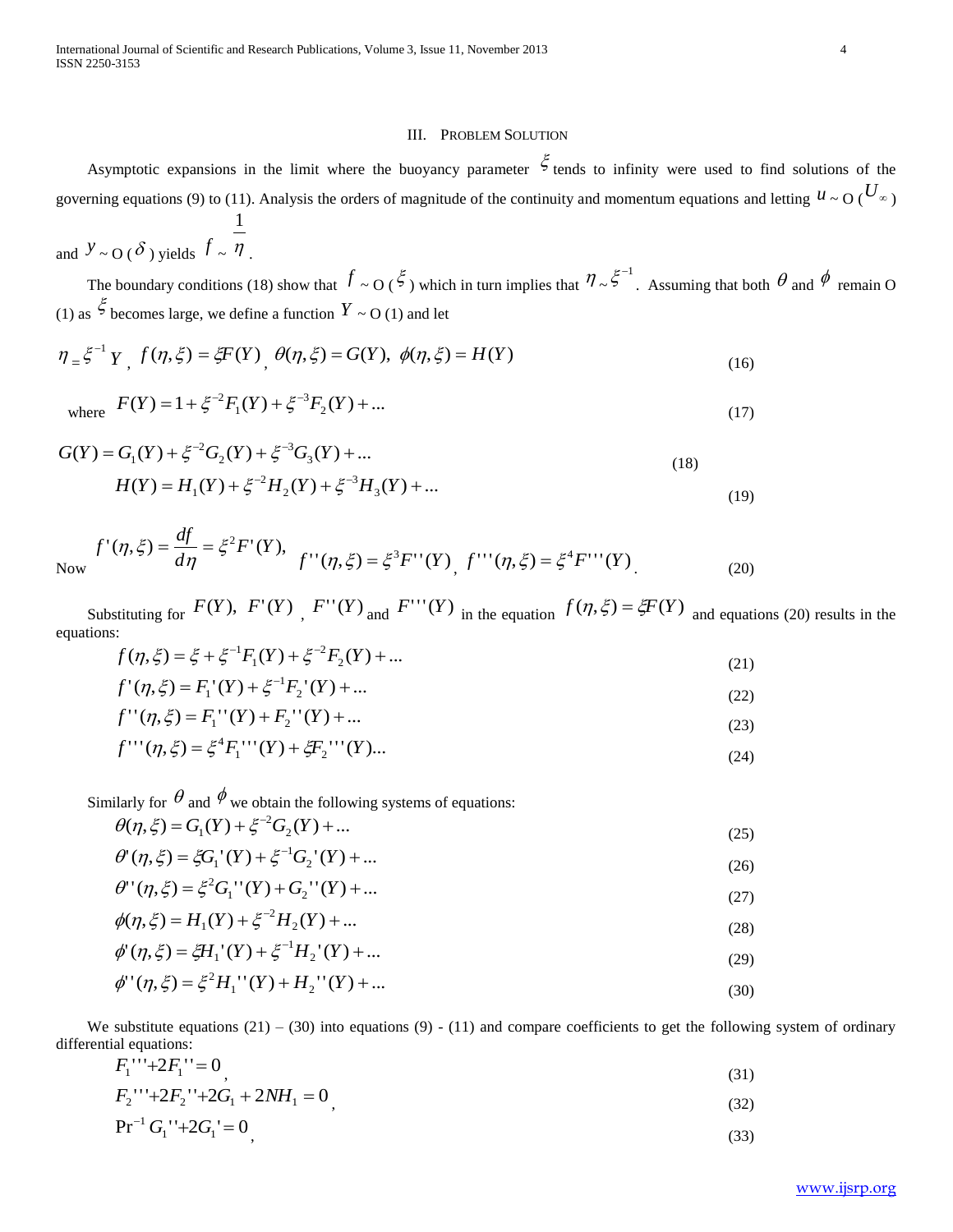International Journal of Scientific and Research Publications, Volume 3, Issue 11, November 2013 5 ISSN 2250-3153

$$
Pr^{-1} G_2 \text{''+2} G_2 \text{'} + 2F_1 G_1 = 0 \tag{34}
$$

$$
Sc^{-1}H_1^{\ \prime} + 2H_1^{\ \prime} = 0\tag{35}
$$

$$
Sc^{-1}H_2^{\prime\prime} + 2H_2^{\prime} + 2F_1H_1^{\prime} - \lambda H_1 = 0
$$
\n<sup>(36)</sup>

The boundary conditions (12) and (13) imply that the associated transformed boundary conditions for the ordinary differential equations (31) to (36) are:

$$
F(0) = 1, F'(0) = 0, F'(\infty) = \xi^{-2}, G(0) = 1, G(\infty) = 0, H(0) = 1, H(\infty) = 0
$$
\n(37)

Solving equations (31), (33) and (35) gives the solutions:

$$
F_1(Y) = \delta_1 e^{-2Y} + \delta_2 Y + \delta_3 \tag{38}
$$

$$
G_1(Y) = \alpha_1 e^{-2\Pr Y} + \alpha_2 \tag{39}
$$

$$
H_1(Y) = \beta_1 e^{-2ScY} + \beta_2 \tag{40}
$$

where  $\delta_1$ ,  $\delta_2$ ,  $\delta_3$ ,  $\alpha_1$ ,  $\alpha_2$ ,  $\beta_1$  and  $\beta_2$  are constants to be determined.

Now substituting for  $H_1$  and  $G_1$  in equations (32), (34) and (36) yields:

$$
F_2^{\ \cdots} + 2F_2^{\ \cdots} = -2\alpha_1 e^{-2\text{Pr}Y} - 2N\beta_1 e^{-2ScY} - 2\alpha_2 - 2N\beta_2 \tag{41}
$$

$$
Pr^{-1} G_2^{\prime -1} + 2G_2^{\prime} = 4 \Pr \alpha_1 e^{-2PrY} (\delta_1 e^{-2Y} + \delta_2 Y + \delta_3)
$$
\n(42)

$$
Sc^{-1}H_2^{\prime\prime} + 2H_2^{\prime} = 4Sc\beta_1 e^{-2ScY} (\delta_1 e^{-2Y} + \delta_2 Y + \delta_3) + \lambda \beta_1 e^{-2ScY} + \lambda \beta_2
$$
\n<sup>(43)</sup>

Pr<sup>-1</sup> G<sub>2</sub><sup>-1</sup>+2F<sub>1</sub>G<sub>1</sub><sup>-1</sup>=0, (34)  
\nSc<sup>-1</sup>H<sub>1</sub><sup>-1</sup>+2H<sub>1</sub><sup>-1</sup>=0, (35)  
\nSc<sup>-1</sup>H<sub>1</sub><sup>-1</sup>+2H<sub>1</sub><sup>-1</sup>=0, (36)  
\nThe boundary conditions (12) and (13) imply that the associated transformed boundary conditions for the ordinary differential  
\nequation (31) to (39) are:  
\n
$$
F(0) = 1
$$
,  $F'(0) = 0$ ,  $F'(x) = \xi^{-2}$ ,  $G(0) = 1$ ,  $G(x) = 0$ ,  $H(0) = 1$ ,  $H(x) = 0$ , (37)  
\nSolving equations (31), (33) and (35) gives the solutions:  
\n $F_1(V) = \delta_1 e^{-2Kt} + \delta_2$ , (38)  
\n $G_1(V) = \alpha_1 e^{-2Kt} + \delta_2$ , (39)  
\nwhere  $\delta_1$ ,  $\delta_2$ ,  $\delta_3$ ,  $\alpha_1$ ,  $\alpha_2$ ,  $\beta_1$  and  $\beta_3$  are constants to be determined.  
\nNow substituting for  $H_1$  and  $G_1$  in equations (32), (34) and (36) yields:  
\n $F_2$ <sup>11</sup>+2F<sub>2</sub><sup>11</sup>=2G<sub>2</sub> $C_2$ <sup>-2N*t*</sup> – 2*Nβ*<sub>1</sub> $e^{-2Nt = 2G2 – 2Nβ2, (44)\nPr-1G2-1+2F2-1=-2 $\alpha_1 e^{-2Nt$  (δ<sub>1</sub>*e*<sup>-2*t*</sup> + δ<sub>2</sub>*t* + δ<sub>1</sub>*t* + δ<sub>1</sub>*t* + δ<sub>1</sub>*t*  
\n $F_2$ <sup>-1</sup>+2F<sub>2</sub><sup>-1</sup>$ 

$$
H_2(Y) = \frac{\beta_1 \delta_1 S c^2}{Sc + 1} e^{-2(Sc+1)Y} - 2Sc^2 \beta_1 \delta_2 \left(\frac{Y^2}{2Sc} + \frac{Y}{2Sc^2} + \frac{1}{4Sc^3}\right) e^{2ScY} - 4Sc^2 \beta_1 \delta_3 \left(\frac{Y}{2Sc} + \frac{1}{4Sc^2}\right) e^{-2ScY} - \frac{\beta_3}{2Sc} e^{-2ScY} + \frac{\beta_2}{2} \lambda Y + \beta_4,
$$
\n(46)

where  $\alpha_3$ ,  $\alpha_4$ ,  $\beta_3$ ,  $\beta_4$ ,  $\delta_5$  and  $\delta_6$  are new constants to be determined.

Considering boundary conditions (37) and comparing coefficients gives the values of all the required constants as:

$$
\alpha_1 = 1, \ \alpha_2 = 0, \ \n\alpha_3 = \frac{\text{Pr}^3}{\text{Pr} + 1} + \text{Pr} - 1, \ \n\alpha_4 = 0
$$
\n
$$
\beta_1 = 1, \ \beta_2 = 0, \ \n\beta_3 = \frac{Sc^3}{Sc + 1} + Sc - \frac{\lambda}{2} - 1, \ \n\beta_4 = 0
$$

(45)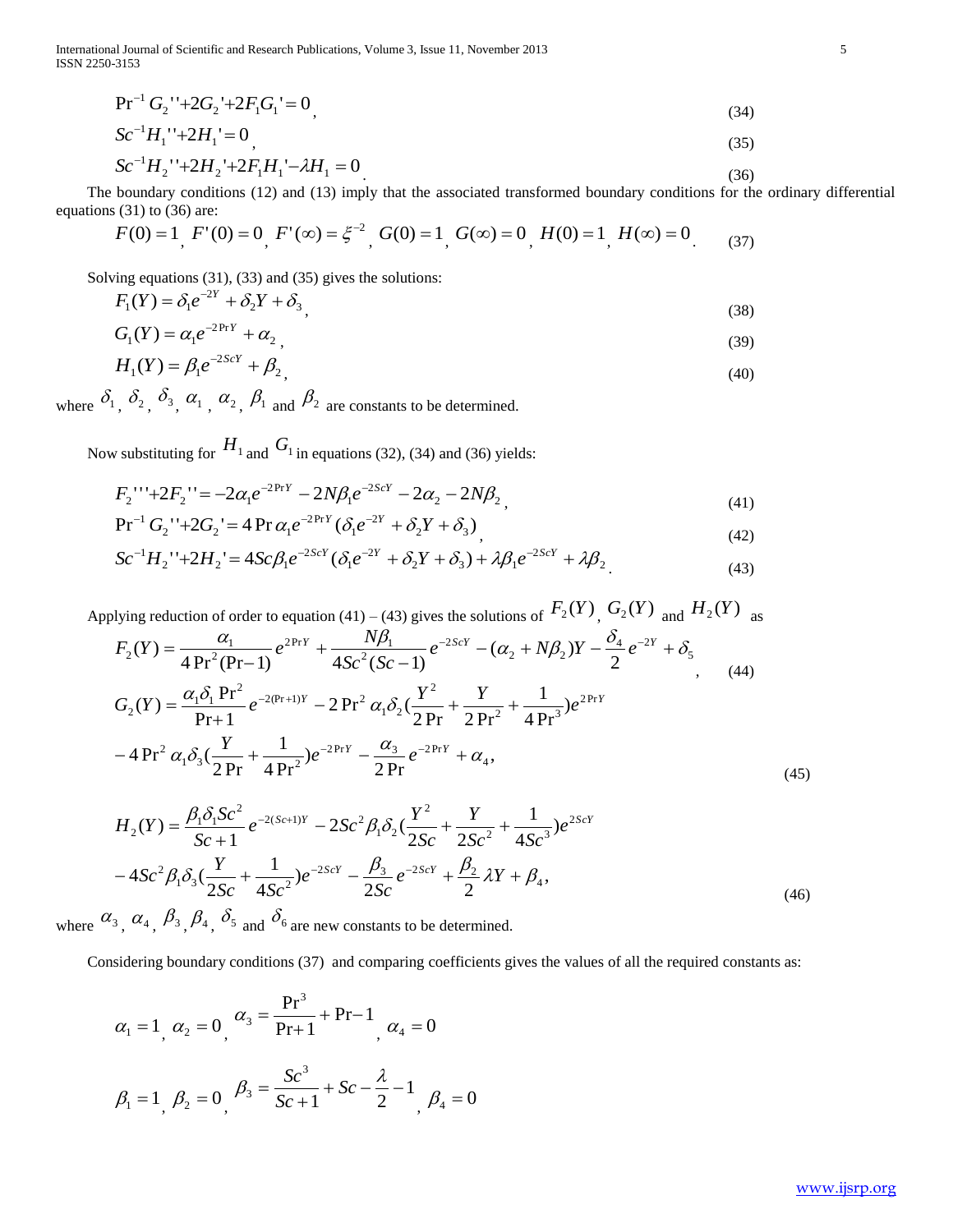International Journal of Scientific and Research Publications, Volume 3, Issue 11, November 2013 6 ISSN 2250-3153

$$
\delta_1 = \frac{1}{2} \, \, \delta_2 = 1 \, \, \delta_3 = -\frac{1}{2} \, \, \delta_4 = \frac{1}{Pr(1 - Pr)} + \frac{N}{Sc(1 - Sc)} \, \, \delta_5 = 0 \, \, \text{and} \, \, \delta_6 = \frac{1}{4 \, Pr^2} + \frac{N}{4 Sc^2}
$$

Substituting these values in equations (38) – (40) and (44)-(46) and letting,  $N = 1$  and  $\lambda = 1$  equations (22), (25) and (28) imply that *S c*

2, 
$$
\delta_2 = 1
$$
,  $\delta_3 = 2$ ,  $\delta_4 = 1$ ,  $\delta_5 = 2$ ,  $\delta_6 = 1$ ,  $\delta_7 = 2$ ,  $\delta_8 = 1$ ,  $\delta_9 = 2$ ,  $\delta_9 = 1$ ,  $\delta_9 = 1$ ,  $\delta_9 = 1$ ,  $\delta_9 = 1$ ,  $\delta_9 = 1$ ,  $\delta_9 = 1$ ,  $\delta_9 = 1$ ,  $\delta_9 = 1$ ,  $\delta_9 = 1$ ,  $\delta_9 = 1$ ,  $\delta_9 = 1$ ,  $\delta_9 = 1$ ,  $\delta_9 = 1$ ,  $\delta_9 = 1$ ,  $\delta_9 = 1$ ,  $\delta_9 = 1$ ,  $\delta_9 = 1$ ,  $\delta_9 = 1$ ,  $\delta_9 = 1$ ,  $\delta_9 = 1$ ,  $\delta_9 = 1$ ,  $\delta_9 = 1$ ,  $\delta_9 = 1$ ,  $\delta_9 = 1$ ,  $\delta_9 = 1$ ,  $\delta_9 = 1$ ,  $\delta_9 = 1$ ,  $\delta_9 = 1$ ,  $\delta_9 = 1$ ,  $\delta_9 = 1$ ,  $\delta_9 = 1$ ,  $\delta_9 = 1$ ,  $\delta_9 = 1$ ,  $\delta_9 = 1$ ,  $\delta_9 = 1$ ,  $\delta_9 = 1$ ,  $\delta_9 = 1$ ,  $\delta_9 = 1$ ,  $\delta_9 = 1$ ,  $\delta_9 = 1$ ,  $\delta_9 = 1$ ,  $\delta_9 = 1$ ,  $\delta_9 = 1$ ,  $\delta_9 = 1$ ,  $\delta_9 = 1$ ,  $\delta_9 = 1$ ,  $\delta_9 = 1$ ,  $\delta_9 = 1$ ,  $\delta_9 = 1$ ,  $\delta_9 = 1$ ,  $\delta_9 = 1$ ,  $\delta_9 = 1$ ,  $\delta_9 = 1$ ,  $\delta_9 = 1$ ,  $\delta_9 = 1$ ,  $\delta_9 =$ 

By carrying out differentiation and making suitable substitutions, it can be shown that:

$$
C_{f} = \frac{2}{\sqrt{2}} (\sqrt{\text{Re}_{x}})^{-1} f''(\xi, 0), N u_{x} = -\frac{2}{\sqrt{2}} (\sqrt{\text{Re}_{x}}) \theta'(\xi, 0), S h_{x} = -\frac{2}{\sqrt{2}} (\sqrt{\text{Re}_{x}}) \phi'(\xi, 0)
$$
  

$$
f''(\xi, 0) = 2\xi + \frac{1}{\text{Pr}} + \frac{N}{Sc} \theta'(\xi, 0) = -2\xi \text{Pr} - \frac{1}{\xi(1 + \text{Pr})} \phi'(\xi, 0) = -2\xi Sc - \frac{1}{\xi(1 + Sc)} - \frac{\lambda}{2\xi}.
$$
 (47)

Plotting the graph of  $f'(\eta)$  against  $\eta$  for different values of  $\zeta$  gives us the velocity profile while plotting the graph of  $\theta$  and  $\phi$  against  $\eta$  yields the temperature and concentration profiles respectively. As equations (47) and (48) suggest, plotting the graphs of  $f''(\xi)$ ,  $-\theta'$  and  $-\phi'$  against  $\xi$  produce, respectively, the variation of the skin friction, rate of heat transfer and rate of mass transfer as the buoyancy parameter is increased.

## IV. RESULTS AND DISCUSSION

In this study, a Prandtl number  $P r = 0.71$ , which corresponds to air at 200 C and a Schmidt number  $Sc = 0.6$ corresponding to water vapour diffusing in air were used for the reason that water vapour and air are the most commonly used fluids in industrial engineering and applications. A fixed buoyancy ratio  $N = 1$  and a Grashof number  $Gr = 1$  were also used. A Grashof number of unity was used in order to allow for both inertia and buoyancy forces to contribute to the flow.







**Figure 3: Temperature Profile**

.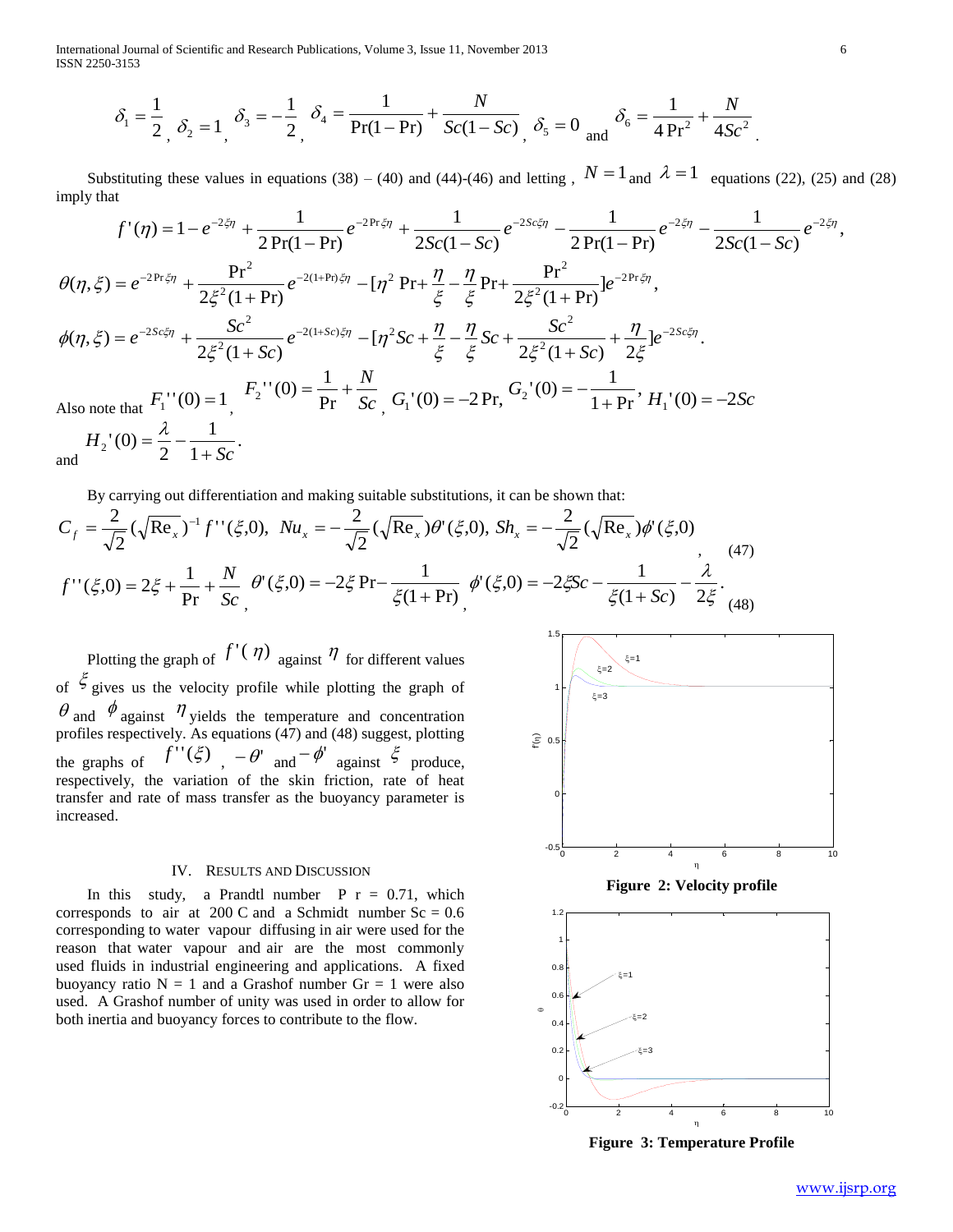

**Figure 4: Concentration Profile**

 Figures 2 to 4 show profiles obtained for the velocity, temperature and concentration respectively. In the vicinity of the vertical wall, Figure 2 illustrates that increase in buoyancy is associated with a significant increase in velocity, as expected. However further away from the plate, there is a reduction in the velocity of the fluid. Figures 3 and 4 show that an increase in buoyancy is accompanied by a decrease in fluid temperature and concentration. Figures 2 to 4 also illustrate that the boundary layer is significantly reduced by increasing the buoyancy parameter ξ.

 The decrease in the concentration of the chemical species can be attributed to diffusion of chemical species into the fluid and the increased velocity of the fluid as the buoyancy is increased. As the velocity of the fluid particles increases due to an increase in buoyancy, the particles of the diffusing fluid are immediately carried away, and that explains the reduced concentration close to the wall.



**Figure 5: Variation of skin friction with buoyancy**



**Figure 6: Variation of the rate of heat transfer with buoyancy**



**Figure 7: Variation of the rate of mass transfer with buoyancy**

 Figures 5 to 7 show the effects of varying the buoyancy on the skin friction and rates of heat and mass transfer. It is evident from the figures that an increase in buoyancy is accompanied by a linear increase in skin friction, while the rates of heat and mass transfer fall rapidly from very large values close to the wall down to a minimum value and then start to increase as the buoyancy parameter becomes larger. It is also noticed that the increase of the rate of heat transfer is more pronounced than the heat of mass transfer as the buoyancy parameter increases.

#### V. CONCLUSION

 The study considered the double diffusive heat and mass transfer processes over a permeable vertical plate in the presence of wall suction and chemical reaction. The equations of flow were derived from the basic principles of mass conservation, energy conservation, heat and mass diffusion. The equations were non-dimensionalised by use of appropriate approximations and the resulting non-linear differential equations then solved by means of asymptotic expansions in the limit of large buoyancy. The variation of buoyancy with velocity, temperature, concentration, skin friction, rates of heat and mass transfer were presented graphically and analyzed.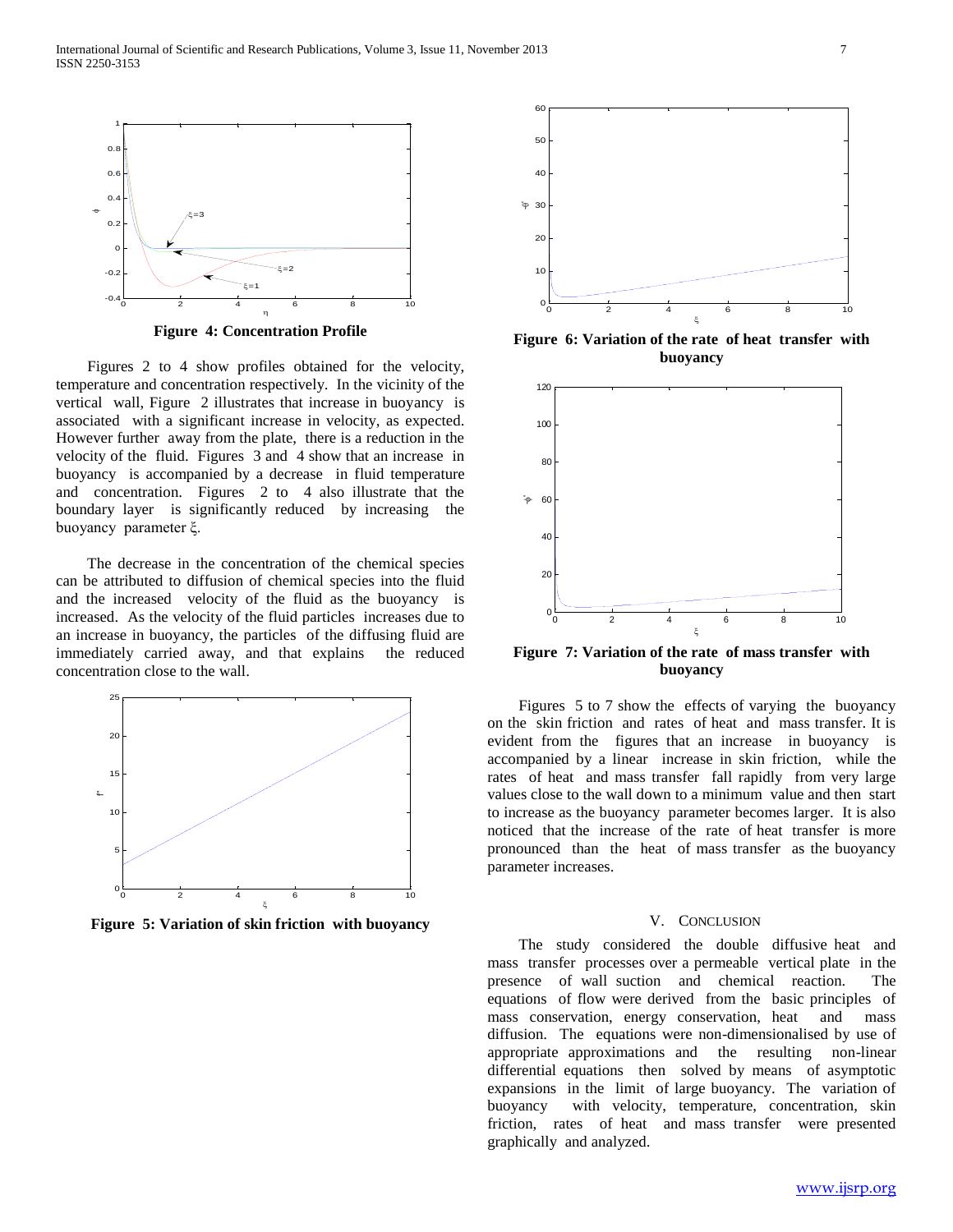Results obtained showed that in the vicinity of the plate wall, an increase in buoyancy causes an increase in the velocity of the fluid. Furthermore, the results indicate that the skin friction, heat and mass transfer rates are enhanced by an increase of buoyancy.

 Profiles obtained also indicated that an increase buoyancy is accompanied by a decrease in fluid temperature as well as fluid concentration. It was also noticed that the concentration and thermal boundary layers are reduced as a consequence of increasing the buoyancy.

 Results showed that even though an increase in buoyancy leads to a linear increase in skin friction, it was noted that an increase in buoyancy causes a sharp decrease in the rates of heat and mass transfer for very small values of the buoyancy parameter. However as the buoyancy parameter becomes larger, the rates of heat and mass transfer increase proportionally with the buoyancy.

#### **REFERENCES**

- [1] Alam MS, Rahman MM & Samad MA(2006). Numerical study of the combined free-forced convection and mass transfer flow past a vertical plate in a porous medium with heat generation and thermal diffusion. Nonlinear Analysis: Modeling and Control 11(4):331-343.
- [2] Aman F & Ishak A (2012). Mixed Convection Boundary Layer Flow towards a Vertical Plate with a Convective Surface Boundary Condition. Mathematical Problems in Engineering Volume Article ID 453457
- [3] Bachok N, Ishak A & Pop I (2010). Mixed convection boundary layer flow over a permeable vertical flat plate embedded in an anisotropic porous medium. Mechanical Problems in Engineering
- [4] Bachok N & Ishak A (2009). Mixed convection boundary layer flow over a permeable vertical cylinder with prescribed surface heat flux. European Journal of Scientific Research 34(1):46-54.
- [5] Beg OA, Beg TA, Bakier AY & Prasad VR (2009). Chemically reacting mixed convective heat and mass transfer along inclined and vertical plates with Soret and Daffour. Int. Journal of Applied Math and Mech 5(2):39-57.
- [6] Chamkha AJ (2010). Heat and mass transfer of a Non-Newtonian fluid flow over a permeable wedge in porous media with variable wall temperature and concentration and heat source or sink. WEAS Transactions on Heat and Mass Transfer 1: Volume 5.
- [7] Chaudhary RC & Kumar A (2008). Heat and mass transfer in elasticoviscous fluid past an impulsively started infinite vertical plate with hall effect. Latin American Applied Research 38:17-26.
- [8] Ferdows & Al-Mdallal,QM (2012). Effects of Order of chemical reaction on a boundary layer flow with heat and mass transfer over a linearly stretching sheet. American Journal of Fluid Dynamics 2(6): 89- 94.
- [9] Gorla RSR, Chamkha AJ & Rashad AM (2011). Mixed convective boundary layer flow in a porous medium saturated with a nanofluid: Natural convection dominated regime . Springer Open Journal, Nanoscale Research Letters 6: 207-714.
- [10] Guria M & Jana RN (2005). Hydrodynamic effect on the threedimensional flow past a vertical porous plate. International Journal of Mathematics and Mathematical Sciences 20:3359-3372.
- [11] Hossain MA & Rees DAS(1999). Combined heat and mass transfer in natural convection flow from a wavy surface. Acta Mathematica 136:133- 141.
- [12] Lan WM, Lin TF & Yang CJ (1988). Combined heat and mass transfer in natural convection between vertical parallel plates. Warme und Stoffubetragung : Springer-Verlag 23:69-76.
- [13] Makakula ZG, Sibanda P, Motsa SS & Shateyi S (2011). On new numerical techniques for the MHD flow past a shrinking sheet with heat and mass transfer in the presence of a chemical reaction. Hindawi Publishing Corporation: Mathematical problems in Engineering
- [14] Makinde OD & Sibanda P (2011). Effects of chemical reaction on boundary layer flow past a vertical stretching surface in the presence of

internal heat generation. International Journal of Numerical Methods for Heat & Fluid Flow 21(6): 779 - 792.

- [15] Mohamed RA, Osman ANA & Abo-Dahab SM (2012). Unsteady MHD double-diffusive convection boundary-layer flow past a radiate hot vertical surface in porous media in the presence of chemical reaction and heat sink. Meccanica: Springer Science+Business
- [16] Moorthy MBK & Senthilvadivu K (2011). Effect of variable viscosity on a convective heat and mass transfer by natural convection from a horizontal surface in a porous medium. WEAS Transactions on Mathematics 6 (10): 210-218.
- [17] Moothy MBK & Senthilvadivu K (2012). Effect of variable viscosity on a convective heat and mass transfer by natural convection from a vertical surface in a porous medium. WEAS Transactions on Mathematics 9 (11): 751-759.
- [18] Motsa SS & Sibanda P (2012). On the solution of MHD flow over a nonlinear stretching sheet by an efficient semi-analytical technique. Int. J. Numer. Meth. Fluids 68:1524-1537.
- [19] Motsa SS, Sibanda P & Marewo GT (2012). On a new analytical method for flow between two inclined walls. Numer Algor 68:1524-1537.
- [20] Muthucumaraswamy R (2002). Effects of suction on heat and mass transfer along a moving vertical surface in the presence of a chemical reaction. Forsch Ingenieurwes 67:129-132.
- [21] Muthucumaraswamy R, Chandrakala P & Raj A (2006). Radiative heat and mass transfer effects on moving isothermal vertical plate in the presence of chemical reaction. Int Journal of Applied Mechanics and Engineering 11(3): 639-646.
- [22] Nazar R & Amin N(2003). Free convection boundary layer flow over a non-isothermal vertical flat plate. Journal Teknologi 39:61-74.
- [23] Olasusi E & Sibanda P (2006). On variable laminar convective flow properties due to a porous rotating disk in a magnetic field. Rom. Journ. Phys. 51(9-10): 937-950.
- [24] Ouachria Z, Rouichi F & Haddad D (2012). Double diffusion effects on vertical plate embedded in porous media. Frontiers in Heat and Mass Transfer 3: 023004.
- [25] Patil PM, Roy S, & Chamka AJ (2009). Double diffusive mixed convection flow over a moving vertical plate in the presence of internal heat generation and a chemical reaction.Turkish Journal of Eng. and Env. Science 33: 193-205.
- [26] Shateyi S (2008). Thermal radiation and buoyancy effects on heat and mass transfer over a semi- infinite stretching surface with suction and blowing. Hindawi Publishing: Journal of Applied Math- ematics Article ID 414830.
- [27] Shateyi S & Motsa S (2011). Unsteady Magneto hydrodynamic Convective Heat and Mass Transfer Past an Infinite Vertical Plate in a Porous Medium with Thermal Radiation, Heat Generation/Absorption and Chemical Reaction. Advanced Topics in Mass Transfer - Prof. Mohamed El- Amen : 141-162.
- [28] Shateyi S, Sibanda P & Motsa SS (2009). Convection from a stretching surface with suction and power-law variation in species concentration. Into Journal of Heat and Mass Transfer 45: 1099-1106.
- [29] Sri Haru Babu V & Ramana Reddy GV (2011). Mass transfer effects on MHD mixed convective flow from a vertical surface with holmic heating and viscous dissipation. Advances in Applied Science Research2(4):138-146.
- [30] Tomer NS, Singh P & Kumar M(2011). Effect of Variable viscosity on Convective Heat Transfer along an Inclined Plate Embedded in Porous Medium with an Applied Magnetic Field. World Academy of Science, Engineering and Technology 51: 992-996.
- [31] Uddin MJ, Khan WA, Ahmed I & Ismail AI (2012).MHD Free Convective Boundary Layer Flow of a Nanofluid past a Flat Vertical Plate with Newtonian Heating Boundary Condition. PLoS ONE 7 (11): e49499. doi:10.1371/journal.pone.0049499